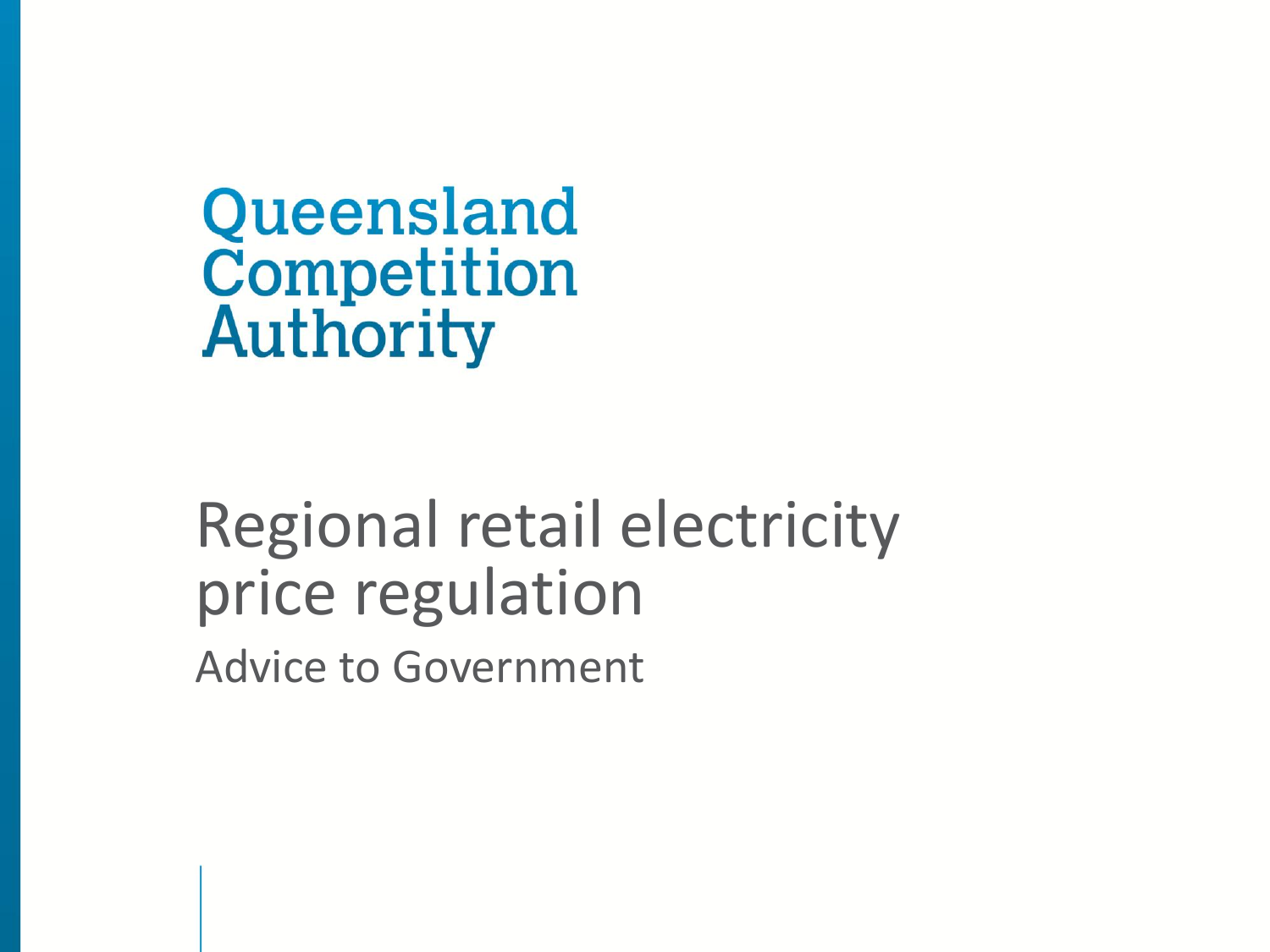## What has the QCA been asked to do?

- Provide advice on uniform tariff policy (UTP) and approaches to setting regulated electricity prices in regions
- Consider efficiency and effectiveness of current UTP arrangements
- Identify pricing options that maintain a UTP
- Other alternatives that target subsidies to areas of greatest need
- Consider extent to which options support competitive market

**Oueensland** Competition Authority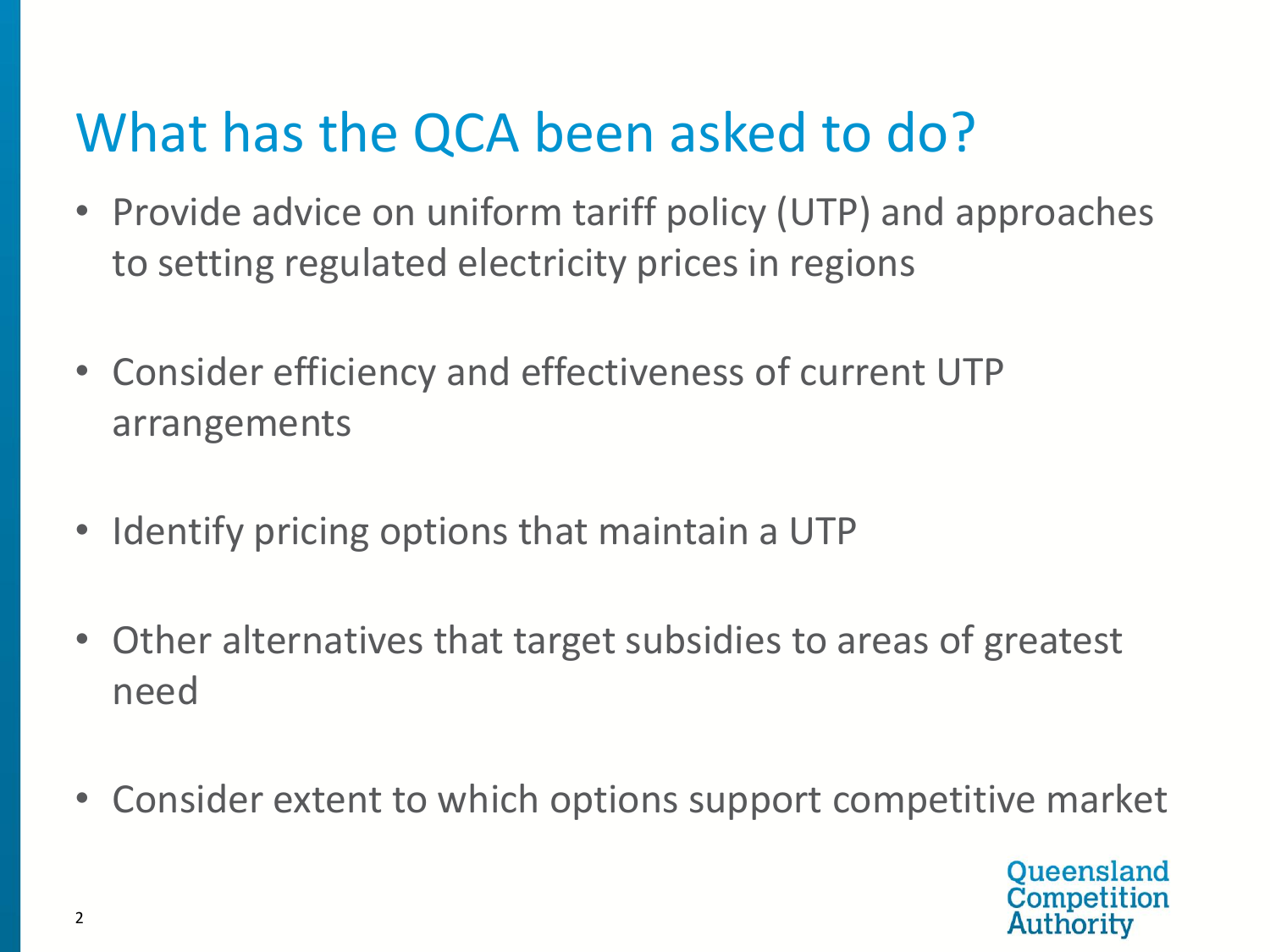## What is the uniform tariff policy

- Customers pay the same regulated electricity prices regardless of location
- This ignores the higher costs in regional Queensland
- Subsidy paid to Ergon (Retail) to cover difference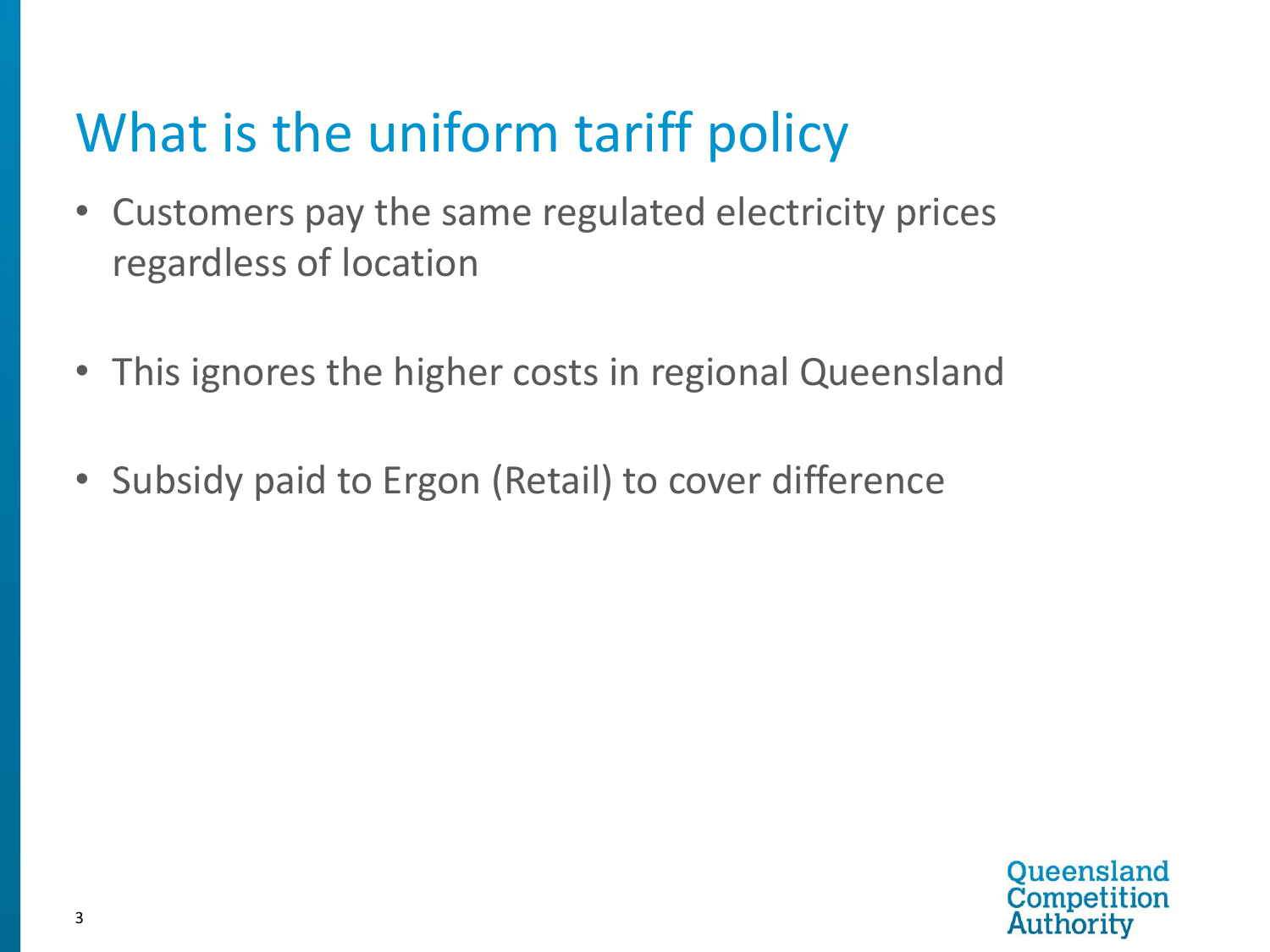### Current UTP arrangements

- No clear definition and objective
- Customers make consumption & investment decisions that don't match true costs of supply
- Excessive investment in supply infrastructure
- High cost of subsidy (approx \$615 million in 2013–14)
- Barrier to competition

Queensland Competition Authority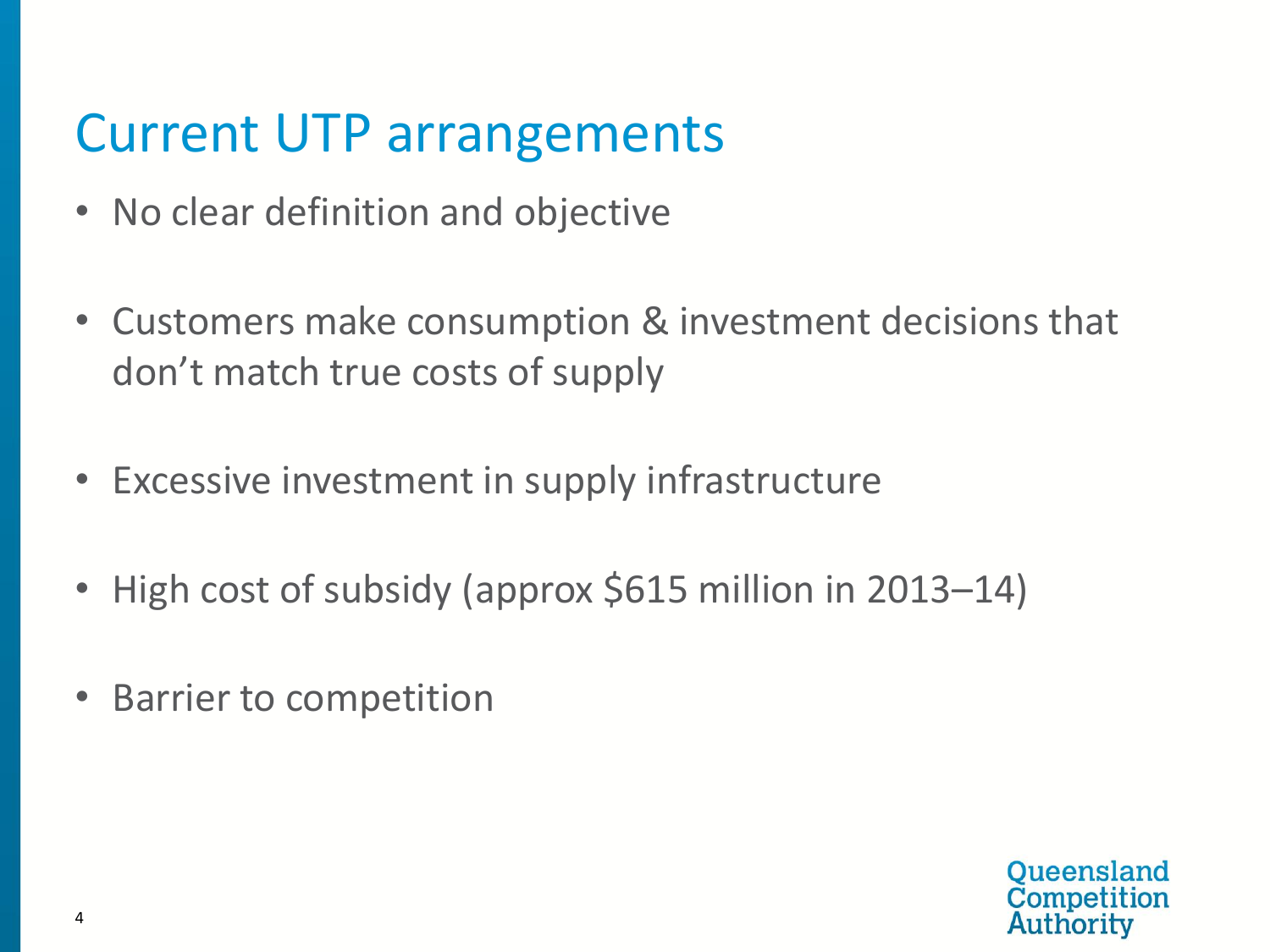## Subsidy to Ergon = key barrier to competition



# Queensland<br>Competition<br>Authority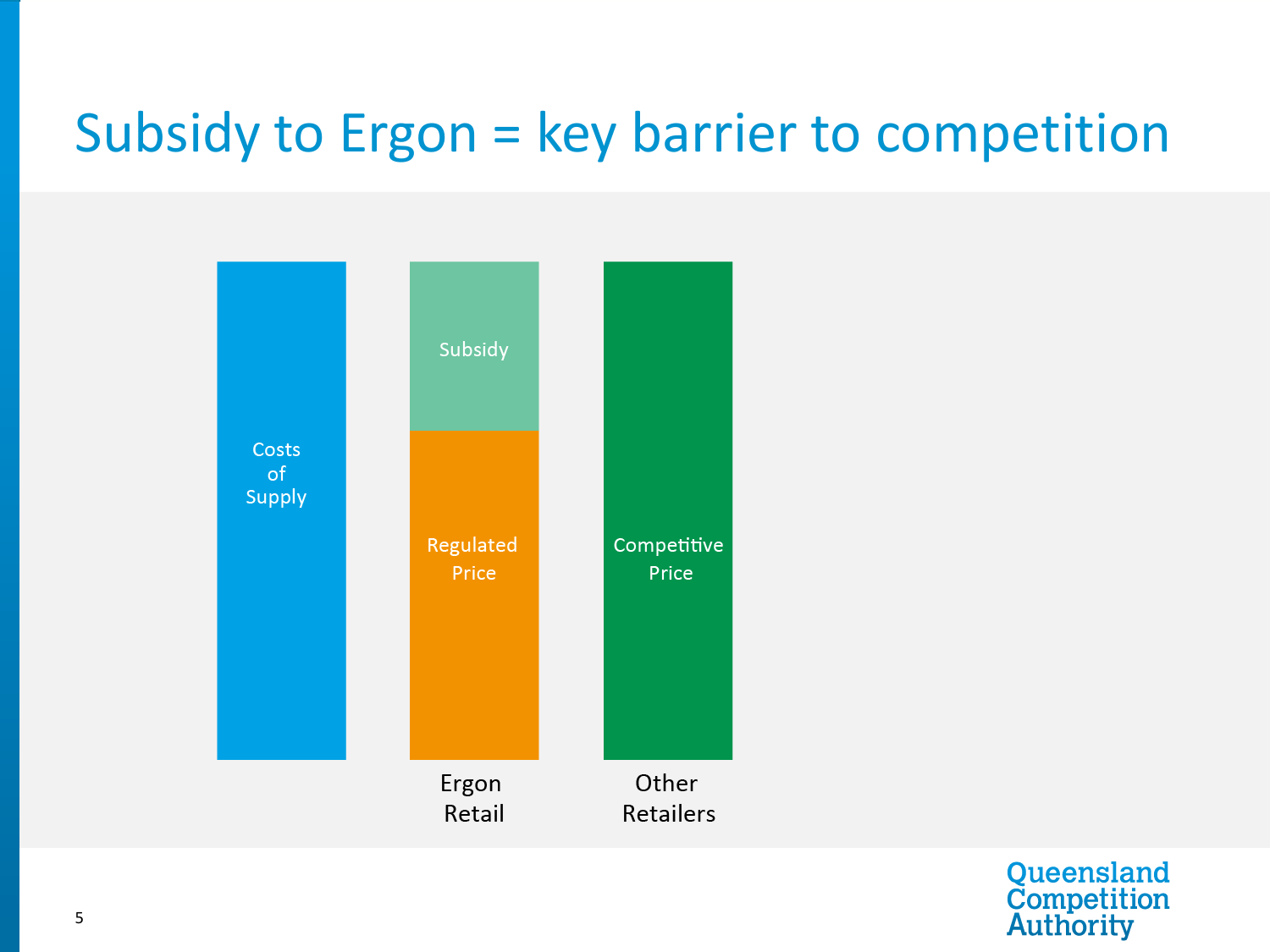## Our review of UTP

- Identify pricing approaches which:
	- maintain a UTP
	- target subsidies to areas of greatest need
- Key questions:
	- who should receive subsidised electricity?
	- how much should they be subisidised?
	- how should the subsidy be provided?

Oueensland Competition Authority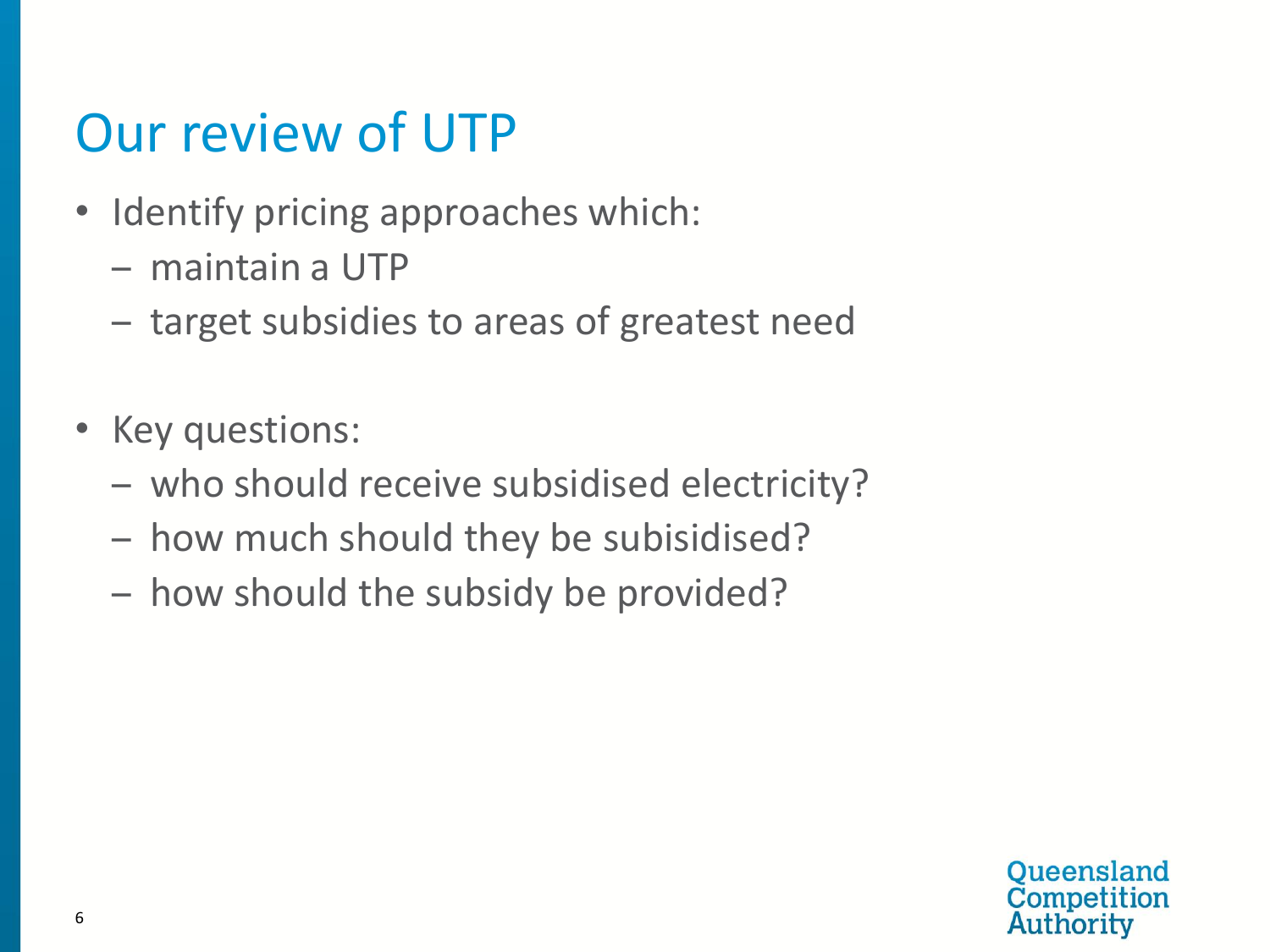### Next steps

Submissions on Issues Paper:

• due 28 February 2014

Final advice to Minister:

• due by 30 April 2014